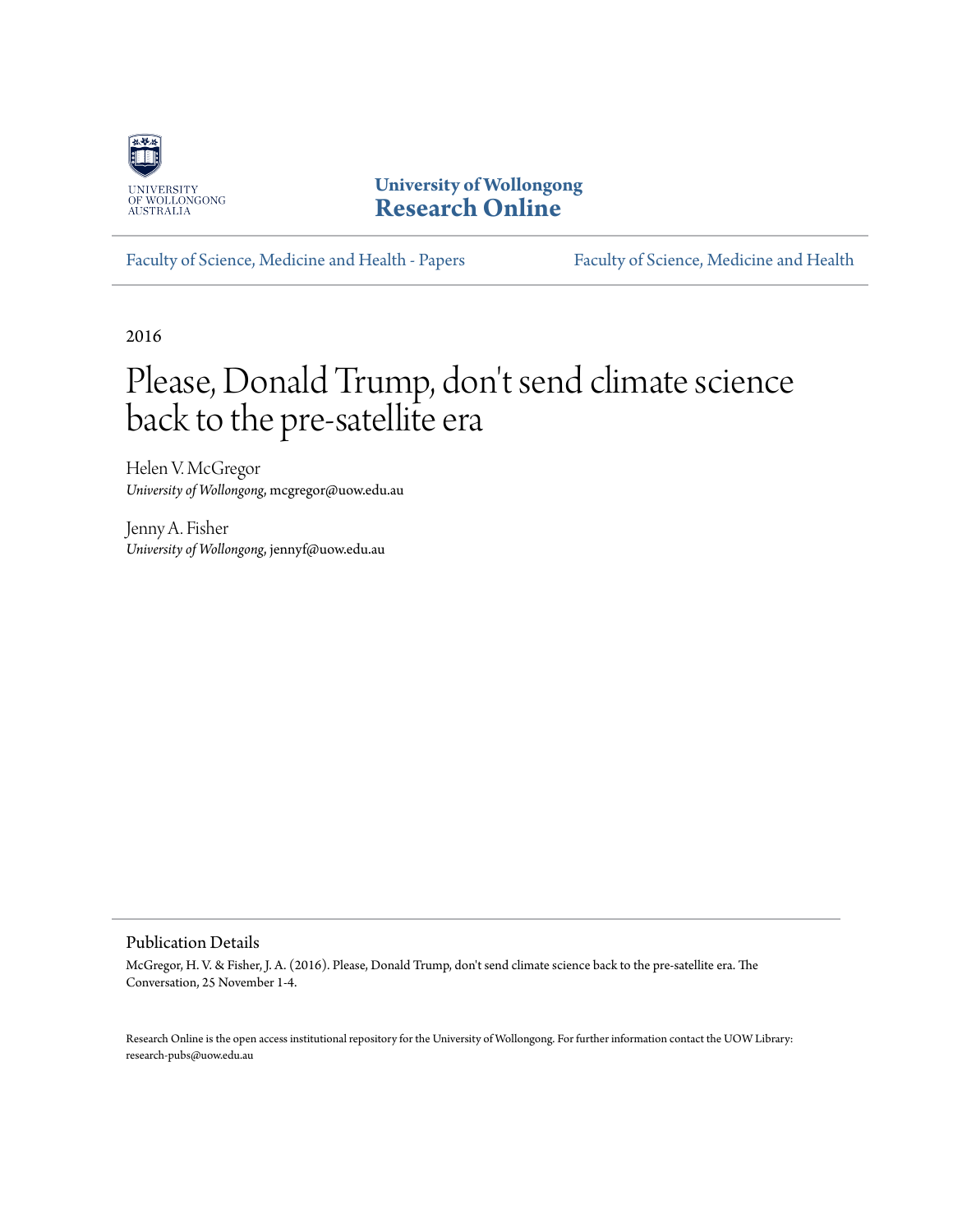# Please, Donald Trump, don't send climate science back to the pre-satellite era

### **Abstract**

Bob Walker, an adviser to US President-elect Donald Trump, has set alarm bells ringing by recommending that NASA's climate monitoring programs be axed. But his dismissal of the "politicised science" at NASA's Earth Science Division shows an ignorance of the breadth, role and significance of its contributions to society in the United States and worldwide.

### **Disciplines**

Medicine and Health Sciences | Social and Behavioral Sciences

### **Publication Details**

McGregor, H. V. & Fisher, J. A. (2016). Please, Donald Trump, don't send climate science back to the presatellite era. The Conversation, 25 November 1-4.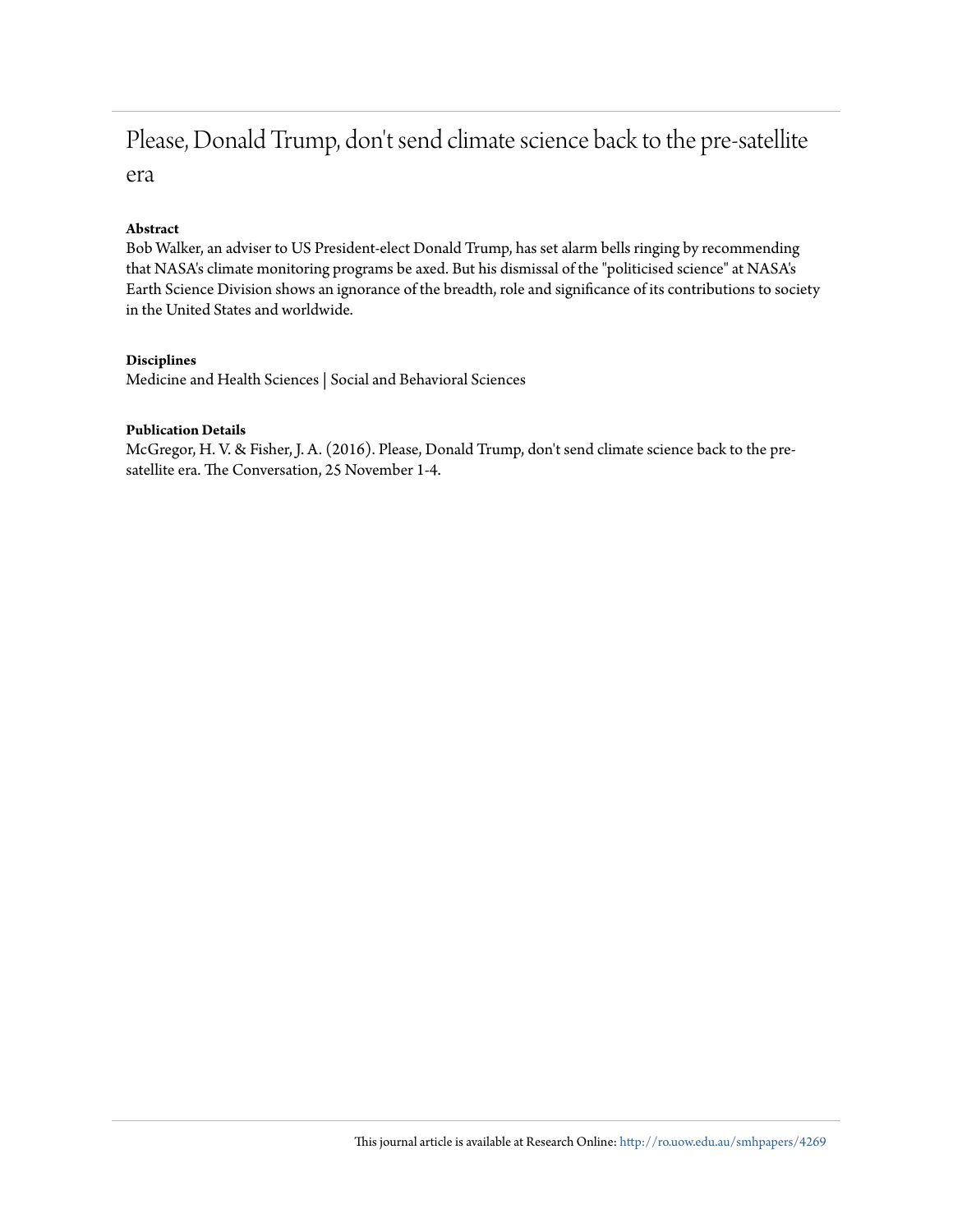

Academic rigour, journalistic flair



# Please, Donald Trump, don't send climate science back to the pre-satellite era

November 25, 2016 1.16pm AEDT

You can only truly understand the weather by flying above the clouds. NASA

Bob Walker, an adviser to US President-elect Donald Trump, has set alarm bells ringing by recommending that NASA's climate monitoring programs be axed.

But his dismissal of the "politicised science" at NASA's Earth Science Division shows an ignorance of the breadth, role and significance of its contributions to society in the United States and worldwide.

It's unclear what exactly Walker means by his comment that "future programs should definitely be placed with other agencies". Is the plan merely to shuffle the deckchairs – same science, different badge — or is it code for cutting the research observation and monitoring efforts altogether?

If the former, it is hard to see what it would achieve, beyond risking a loss of expertise as other agencies attempt to develop the same capabilities as NASA. But the latter is a frightening prospect, because it would effectively take us back to what climate scientists refer to as the "pre-satellite era".

The global climate system is, well, global. There are places where there is no one around to take measurements, such as the vast expanses of our oceans, the central desert of Australia, and the Arctic and Antarctic regions. But what happens in these remote areas affects the climate elsewhere; the atmosphere has no boundary and the oceans are linked.

### **Authors**



**Helen McGregor** ARC Future Fellow, University of Wollongong



**Jenny Fisher** Lecturer in Atmospheric Chemistry, University of Wollongong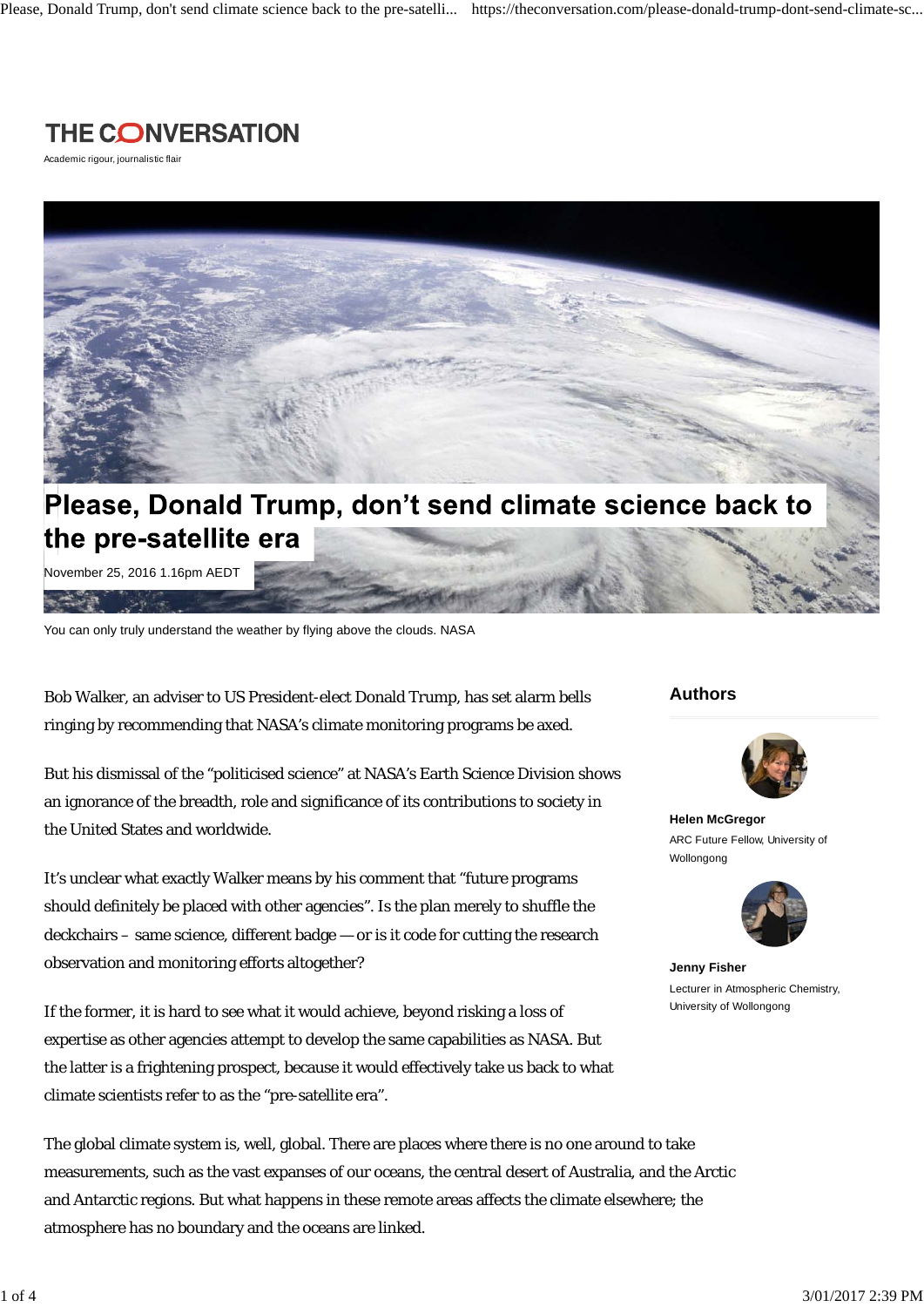Before satellites, the patchiness of weather and climate observations for much of the globe made it hard to detect the patterns that govern rainfall, temperatures and winds.

Now we have a continuous global view of Earth, courtesy of NASA's Earth observation satellite program. Cutting this research and returning to the pre-satellite era would leave us ignorant not only of Earth's climate processes, but also of whether or not our environmental policies are effective.

### **The value of satellites**

For more than three decades in the early 20th century, the British meteorologist Sir Gilbert T. Walker searched the sparse climate records for patterns that could explain why the Indian monsoon failed in some years. After some laborious number-crunching, he put forward the concept of the "Southern Oscillation", describing sea-level pressure differences between Darwin and Tahiti in the South Pacific. His Southern Oscillation Index is still used today.

When sea-level pressure is lower in Tahiti than Darwin, it causes wind patterns that bring drought to India and northeast Australia, Walker suggested. But the Southern Oscillation was only part of the story.

Almost half a century later, in the late 1960s, early NASA satellite data provided an unprecedented look at the patterns of clouds above the Pacific Ocean. This helped the meteorologist Jacob Bjerknes to link Walker's sea-level pressure oscillations with other variables such as wind, rainfall (clouds) and ocean temperature variations right across the tropical Pacific.

Crucially, he identified a low-rainfall zone in the central-eastern equatorial Pacific – of which Walker, with his patchy data, had been completely unaware. The "chain reaction" between the atmosphere and ocean now known as the El Niño-Southern Oscillation emerged in part from NASA satellite imagery.

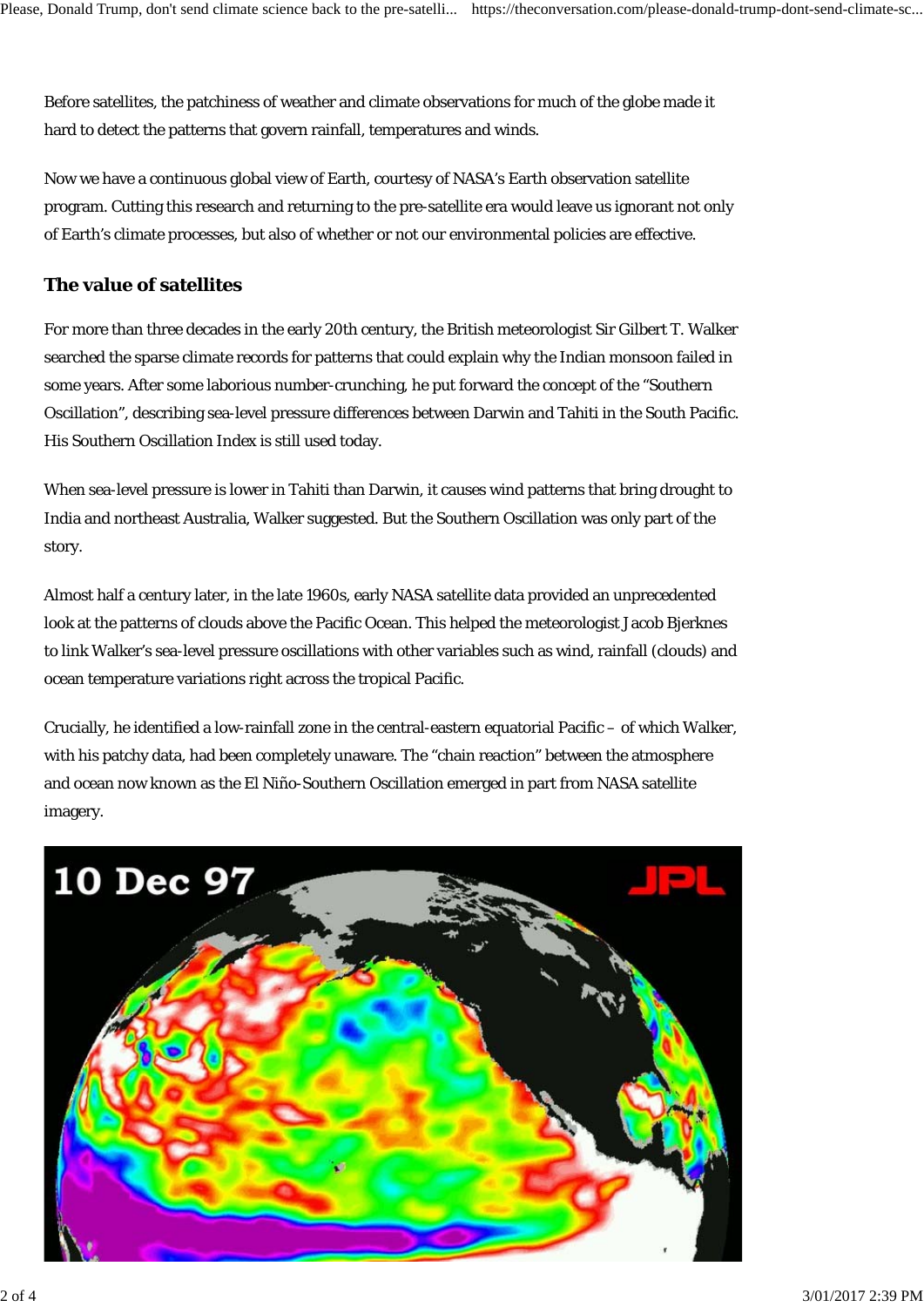

A visualisation of the strong El Niño that developed in 1997, using NASA sea-surface height data from the TOPEX/Poseidon satellite. NASA

Of course, the holy grail when it comes to El Niño is to forecast events ahead of time, because El Niño is a major factor in bringing droughts and floods to countries bordering the Pacific Oceans. This has huge consequences for millions of livelihoods. Australia's Bureau of Meteorology uses NASA satellite and model data to forecast an impending El Niño three to six months ahead of time, while real-time observations help to assess the impacts once the event actually arrives.

This level of forecasting and monitoring was a pipe dream in the pre-satellite era. The same could be said about a host of other global phenomena – from severe storms, to massive wildfires, to air pollution.

## **Verifying policy decisions**

If President-elect Trump really needs yet more certainty that human-induced global warming is not a hoax and that the recently enacted Paris Agreement will have a meaningful impact, then one of the best ways to achieve this would be to boost NASA's Earth Science Division.

NASA satellites recently demonstrated the success of US and European environmental regulations in improving air quality over the past decade. NASA has also been central to monitoring the effectiveness of the Montreal Protocol, the global agreement to safeguard the ozone layer. By keeping a close watch on the size and extent of the ozone hole, NASA has helped to show that it is beginning to recover and that the policy is working.

### **Our advice to Trump**

Gilbert T. Walker wrote in 1940:

*I think that the relationships of world weather are so complex that our only chance of explaining them is to accumulate the facts empirically.*

His present-day namesake and Trump adviser Bob Walker also says "we need good science to tell us